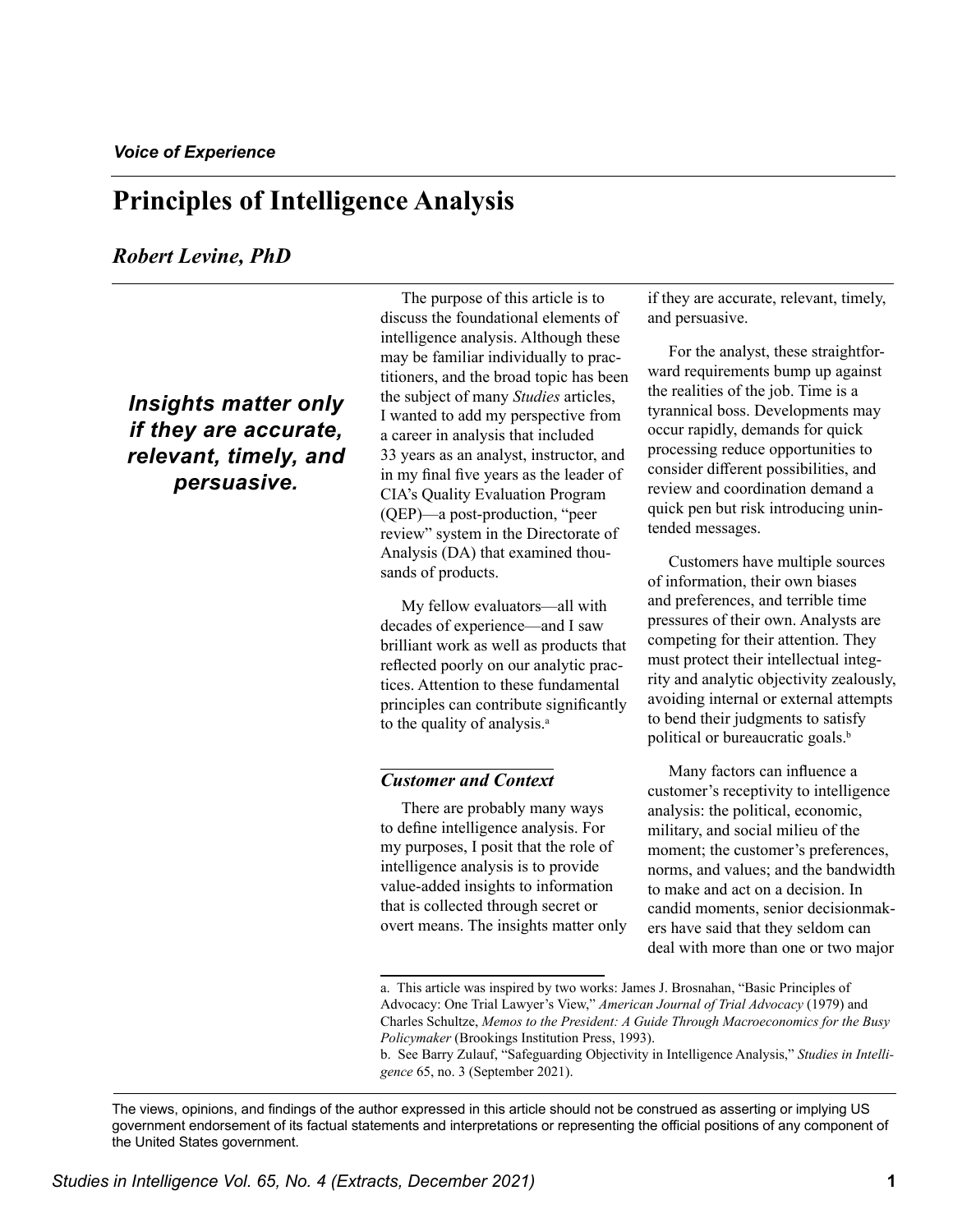*Customers have varying depth on intelligence and even on their own areas of responsibilities.*

foreign affair crises at a time. All experienced analysts have presented convincing material to decisionmakers only to see those authorities shake their heads in acknowledgement of the need to act without the capacity to do so. Analysts must be attuned to the opportunities for action as well as the broader picture of where action might be prioritized (or shunted aside).

#### *Turn customer questions into viable intelligence topics and requirements.*

Customers have varying depths of knowledge on intelligence and even on their own areas of responsibility. The questions they ask often try to probe mysteries, such as predictions of the likely occurrence of conflicts. Analysts must use their expertise and their understanding of the customer's interests to refine broad questions into intelligence questions that can be answered logically, based on evidence and informed judgments. Analysts must then translate those intelligence questions into clear and practical collection requirements to generate additional evidence.

This is anything but a straightforward matter. If a decisionmaker asks if a foreign state is stable, analysts must tease out the real concern (coups, economic stability, or popular revolt?) and craft intelligence questions that get to each dimension. Those questions must be refined in the context of the specific country its history, ethnic composition, officer corps loyalty, monetary reserves and balance of payments, etc.

Without subject matter expertise this refinement can produce wasteful dead ends and spurious pursuits. Each of those questions, in turn, needs to be translated into specific collection requirements with due consideration for which entities would possess the information needed, how it would it be stored, and which collection capability is best suited to obtain the information needed.

#### *Understand the customer's perspective.*

 People's judgments and willingness to accept analytic findings are framed by multiple factors, including backgrounds, experiences, and beliefs. Every decisionmaker has cognitive biases, including theories that guide them (e.g., the liberal international order), beliefs about how the world works (e.g., the arc of history bends in a particular direction), or sacred beliefs (e.g., all things happen for a reason). Thus it is essential for the analyst to understand as much as possible about the decisionmakers and the environment in which they operate. Each analytic claim as well as the evidence and logic used to support it should be prepared with the decision makers in mind.

#### *Be attentive to the interplay of cognitive biases and metaphorical reasoning.*

Beginning in the 1970s, cognitive psychologists like Daniel Kahneman, Vernon Smith, Richard Thaler, and Amos Tversky unlocked some of the secrets behind how human beings make decisions and evaluate risk and rewards, and their work would greatly influence the field of intelligence analysis.<sup>ª</sup> Today, through training and tradecraft standards, the IC stresses the need for analysts to beware of how mental shortcuts can lead them astray. For example, the confirmation bias may dissuade analysts from questioning the accuracy of new evidence and their judgments, based on reporting received earlier.<sup>b</sup>

Analysts should pay attention to unrecognized metaphorical reasoning—their own and that of their customer. People perceive, think, experience, and act through metaphors. In Harvard psychologist Steven Pinker's words, "metaphor really is a key to explaining thought and language."<sup>c</sup> Metaphors translate amorphous concepts into concrete analogies. They provide coherent structures that aid in understanding new information or possibilities, highlighting some characteristics of a problem while obscuring others. If an argument is a war, we aim to defeat the other side, not persuade it with accommodation.

In 2011, a fascinating study by Paul Thibodeau and Lera Boroditsky examined the influences (the metaphorical entailments) on policy choices for different metaphorical models of crime. People who were subtly primed to think of crime as a rampant, dangerous beast gathered information and proposed solutions

a. Kahneman's Thinking Fast and Slow (Farrar, Straus and Giroux, 2013) is an accessible overview of his work on bias, risk, and decisionmaking. See also Zvi Lanir and Daniel Kahneman, "Speaking to Policymakers: An Experiment in Decision Analysis in Israel in 1975," in *Studies in Intelligence* 50, no. 4 (December 1975).

b. See Dan M. Kahan, Ellen Peters, Erica Dawson, and Paul Slovic, "Motivated Numeracy and Enlightened Self-Government," Behavioural Public Policy (September 2013).

c. Steven Pinker, The Stuff of Thought: Language as a Window into Human Nature (Penguin Books, 2007), 276.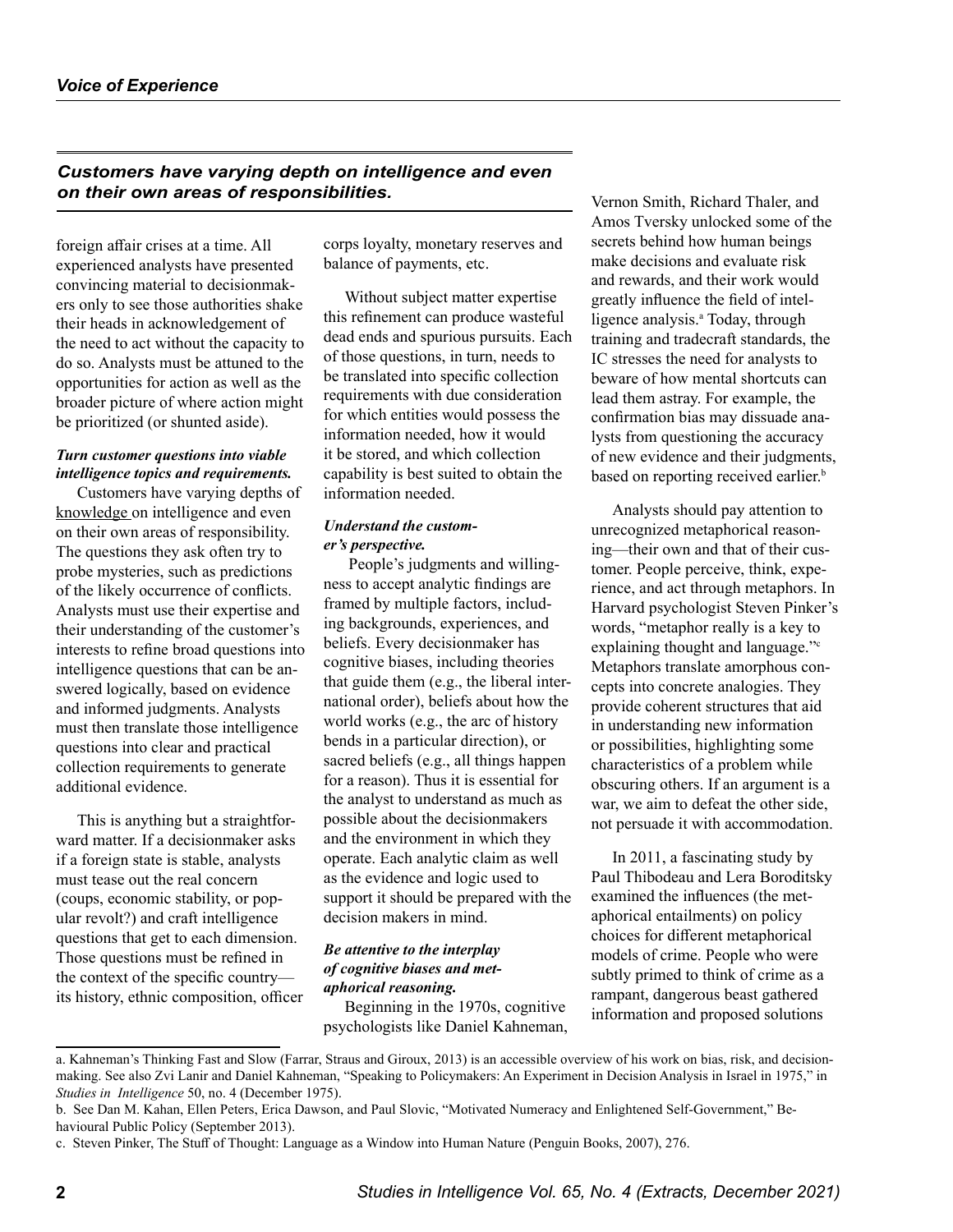that differed markedly from those primed to think of crime as a virus.<sup>a</sup> Their work showed that we often do not recognize the existence of our metaphorical models, much less their entailments or influences.

Terrorism analysts, for example, may not recognize the influence of studying recruitment as gang-like behavior or disease-like contamination. Similarly, intelligence customers may not recognize how seeing foreign leadership cadres as Mafia dons or corporate executives affects their judgments. Their metaphors, nevertheless, shape what information they seek and react to, and which types of actions and reactions they anticipate and believe are likely. Just consider the consequences of visualizing a war on drugs rather than an effort to treat addiction.

### *Preparation*

Preparation is the most important principle of analysis. Done well, it may overcome other shortcomings. Deep immersion into the evidence, background, implications for foreign actors, and implications for our own national security are essential. Analysts must examine every report's strength and weakness, its provenance, and consistencies and inconsistencies among the available reports.

Analysts cannot accept an intelligence report without probing for the circumstances of the collection, motivations, access, and

# *My observation from five years in the QEP suggests multidisciplinary analysis is more commonly praised than practiced.*

miscommunications. Human source reporting passes through many hands and the chance for unintended loss or distortion of information is too high to ignore. Denial and deception must be considered. Technical collection is seldom as simple as "just read the transcript of the conversation." Even an intercepted conversation involves interpretations of intonation, tempo, and translation, among other factors.

Analysts should always provide perspective. Intelligence agencies wrestle with the concept of analytic expertise, both defining and measuring it for personnel decisions. The most consistent feature of analytic expertise, and the most valued by customers, is deep and broad knowledge that offers perspective, draws comparisons, and contrasts situations and times. Customers have told us again and again that they value relevant historical background, cross-country comparisons, and trend analysis over months and years.

Contextual insights are often the very materials cut during the editing process to shorten the published article. Analysts must push back on this tendency to overemphasize brevity, arguing that these insights establish credibility and enhance understanding. A few extra paragraphs or an additional visual (e.g., a timeline of past events) can be worth their weight in gold.

A closely related characteristic to perspective is multidisciplinary analysis. The all-source analytic community prides itself on integrating political, economic, military, leadership, and other facets of analysis into comprehensive products. My observation from five years in the QEP suggests multidisciplinary analysis is more commonly praised than practiced.

It is similar to the endorsements of many militaries of combined arms operations. Serious integration of disciplines, like integration of different combat arms, is complex and risky. Falling back on sequential treatment of disciplines is easier and consistent with the years of specialized education and training most analysts have under their belts. We should strive to make multidisciplinary analysis a reality, not merely an aspiration.

#### *Know and consider opposing viewpoints.*

Engraved on the wall inside the CIA entrance is the quote from the gospel of John, "Ye shall know the truth, and the truth shall set you free." In an intelligence context, it is misleading. Analysts do not have a lock on the truth. $<sup>b</sup>$  They discover facts,</sup> connect them to plausible explanations, and build lines of argument to support their judgments. It is generally the case that there are alternative viewpoints and advocates for them. Ignoring opposing viewpoints does a

a. Paul H. Thibodeau, Lera Boroditsky, "Metaphors We Think With: The Role of Metaphor in Reasoning," *PLOSone* 6, No. 2, (February 2011). For a comprehensive survey, see George Lakoff and Mark John, *Metaphors We Live By* (University of Chicago Press, 1980). b. Stephen Marrin, "Analytic Objectivity and Science: Evaluating the US Intelligence Community's Approach to Applied Epistemology," *Intelligence and National Security* 35, No. 3 (2020).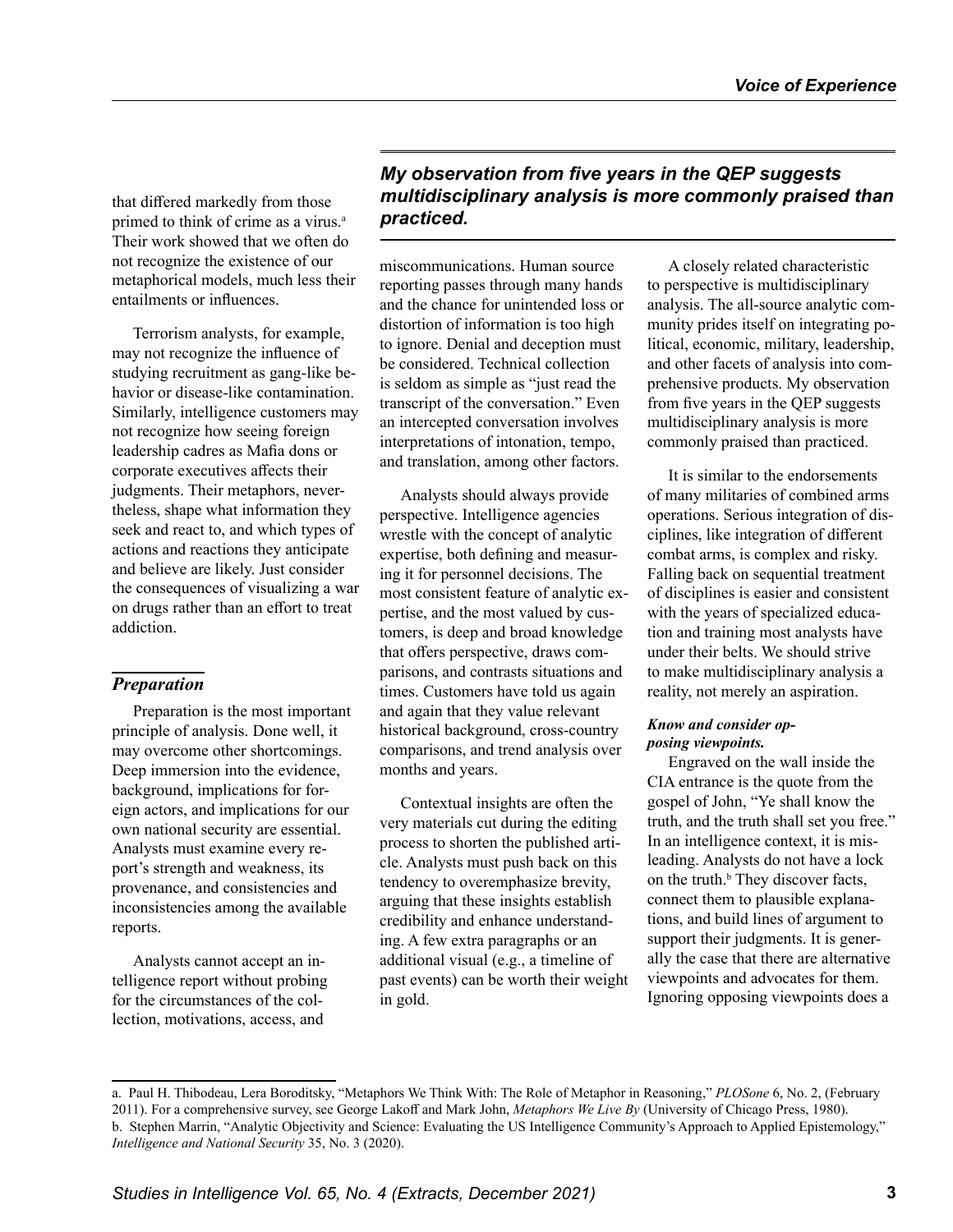# *Intelligence integration since 9/11 has changed that for the better, but there are still gaps between operators and analysts.*

disservice to the customers, and may well sink the analyst's case.<sup>a</sup>

A few years ago a colleague and I interviewed analysts working on an ongoing insurgency. We elicited their judgments and the evidence and logic for their claims. When I asked for alternative views, they said there were none. Pressed, they admitted another agency might have some, but "you don't want to waste your time talking to them." Such arrogance and shortsightedness—maybe the others have useful insights—was hardly a unique instance.

#### *Understand the full picture.*

Intelligence integration since 9/11 has narrowed the gaps between collector, analyst, and intelligence consumer, but analysts need to be attuned to the continued risk that intelligence operations and decisionmaker actions can obscure causes and effects. For example, if a foreign power acts in what seems to be an irrational or paranoid way, analysts might conclude that its leaders are poorly informed or misled by their intelligence services. But I have found on more than one occasion that foreign actions were in fact motivated by US covert actions that I stumbled upon. Analysts must expose themselves to the panoply of intelligence activities, though information compartmentation and good security practices make this challenging.

There is another dimension to this problem of the unknown catalyst. Non-intelligence activities including diplomacy, military actions, and private-sector and non-governmental involvement can have profound influences on foreign actors' perceptions and actions. Analysts must understand what forces are influencing the actions of foreign actors.<sup>b</sup>

#### *Develop consistent and comprehensive models.*

One of my former colleagues described the typical analytic process as gathering a bunch of reports, reading them, spreading them out on your desk, and coming up with plausible ways to fit them together. That may be a good description, but it is lacking. Analysts must understand complex situations well enough to offer customers coherent and persuasive theories that logically tie together the available evidence. Analysts may argue inductively (from specifics to the general), deductively (from general rule to specific instance), or analogically (this case is like that one, and so the following holds). Other structures can work, depending on the particular case and evidence. A case without an overarching theory of argument, however, is especially vulnerable to rejection.<sup>c</sup>

None of this is to suggest that analysts ought to bury inconvenient evidence (gaps, contrary evidence) or suggest there is only one explanation. Nor does it mean that a theory should become an intellectual straightjacket. However, without clearly articulated explanations customers are left with messes of partially digested evidence that force them to take on the jobs of analysts.

It is also incumbent on analysts to specify key assumptions, to explain how widely accepted those assumptions are, to provide major counter-assumptions, and to explore what happens if assumptions are wrong. No analyst can cover all assumptions and their implications. However, in too many cases analysts leap past key assumptions with no discussion. For example, it is common for analysts to assert, "the four major drivers in this situation are . . . ." without backing up such claims or explaining that they are key assumptions.

#### *Support the judgments.*

Few faults stand out so baldly and undercut an oral or written presentation more than unsupported judgments or unexplained evidence. If a judgment or claim is made, the customer expects it will be supported by evidence and logic. If a judgment is unsupported or poorly supported, the whole presentation may suffer from a reverse halo effect, that is, one weakly supported claim taints the credibility of other arguments.

As currently practiced, sourcing is often pro forma. If we state that some point was made by a clandestine source, are we inherently endorsing it? Or are we saying, "Here is where it comes from, now you decide if you trust it?" We seldom provide a good

a. A colleague suggested this passage from John Stuart Mill's *On Liberty*: "He who knows only his own side of the case, knows little of that. His reasons may be good, and no one may have been able to refute them. But if he is equally unable to refute the reasons on the opposite side; if he does not so much as know what they are, he has no ground for preferring either opinion."

b. See Robert M. Hathaway, "Confrontation and Retreat: The U.S. Congress and the South Asian Nuclear Tests," *Arms Control Today* 30, No. 1 (January/February 2000): 7–14.

c. See Chip and Dan Heath, *Made to Stick: Why Some Ideas Survive and Others Die* (Random House, 2007).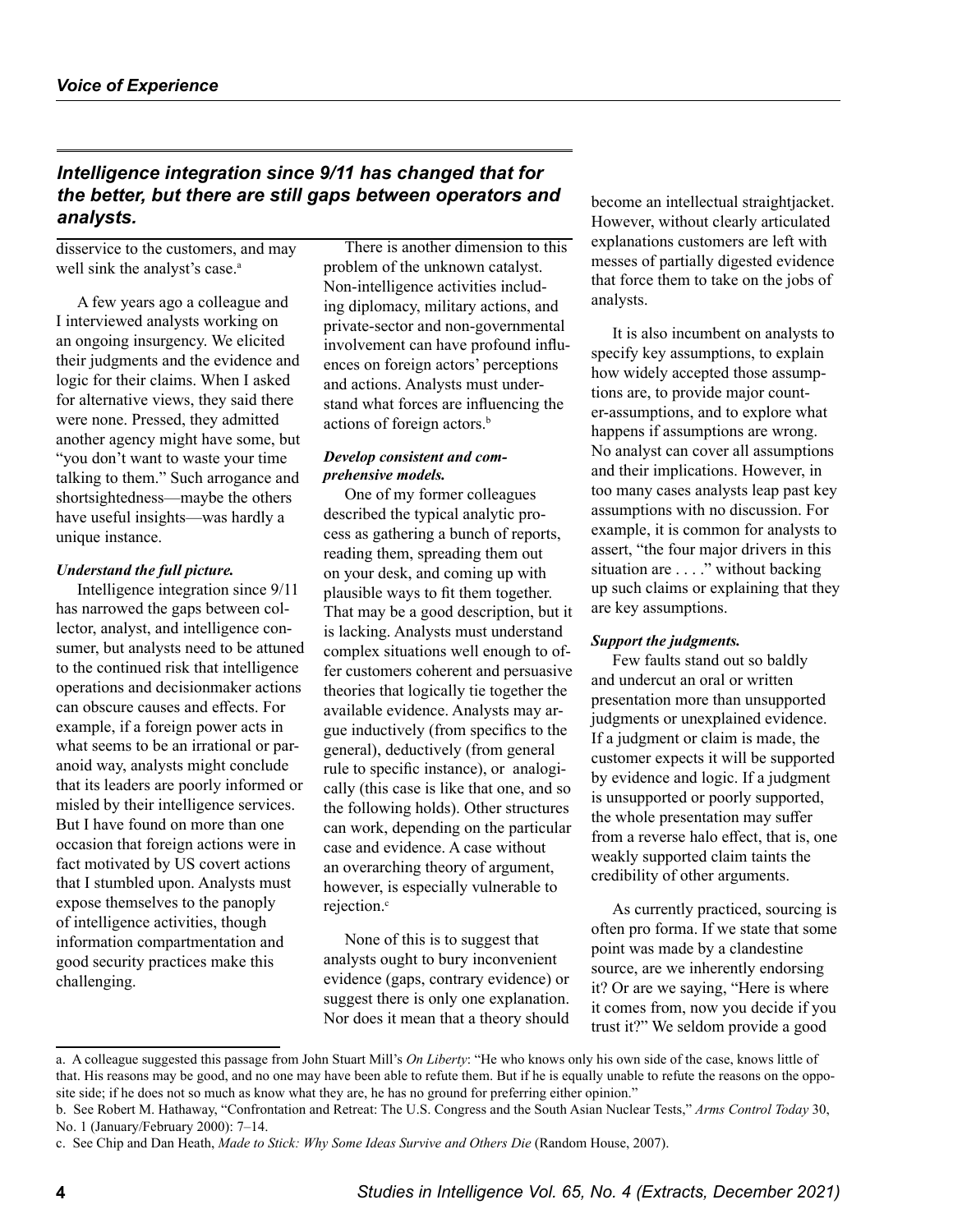sense of how much we understand an issue based on our collection posture, redundant and confirmatory sources, and why we trust a particular source.

#### *Do not overpromise.*

Analysts should be humble about their ability to see into the future. Many intelligence issues are highly complex problems with multiple, independent actors; hidden features; and evidence manipulated by willful, deceptive opponents. Moreover, predictions are seldom just about facts (e.g., what will be the value of the stock market index in six months) but rather about causal relationships. Just like all humans, analysts by nature try to find relationships and explanations even when the data to support such claims are weak and inconsistent.<sup>a</sup>

#### *Pay attention to sequence and structure.*

There are alternative ways to present an analytic finding and it is seldom if ever the case than only one way will do. Early in the production process authors should consider the best way to convey the analysis and the relative balance of text and visuals, and when relevant in-person briefings. Visuals can be graphs, photographs, illustrations, maps, physical or interactive media displays, and any number of these combined. Too often visuals are used to "pretty up a piece" of text, sometimes merely repeating points from the text. They should be used more frequently to carry the core analytic message and evidence to take advantage of the different mental channels consumers use to gather information.

# *Too often visuals are used to "pretty up" the text, sometimes merely repeating points from the text.*

In QEP reviews, we identified a number of products in which a visual accompanying a text contradicted and, sometimes, even disproved the basic judgment of the article's text. These errors occurred because of poor collaboration, coordination, and review.

One of the most glaring instances of insufficient attention to presentation comes in the use of bullets in writing or slideware presentation such as PowerPoint. It is common to see intelligence products written as a series of similarly structured paragraphs or slides—each as a long declarative sentence followed by a series of bullets. Often, bullets lack an inherent logical role or order.<sup>b</sup> They may be a list of examples, key pieces of evidence, steps in a sequence, events in a chronology, etc. Without explanatory linking language (e.g., "the following are the most important reports supporting this claim") there is no way to know what kind of logic is being applied. As commonly used, bullets lead to an approach that can be described as analysis by anecdote.

#### *Use language suited to the customer.*

A skilled analyst tailors language to the customer with prose that is clear and direct. That might mean avoiding jargon or needlessly long and complex words, replacing nominalizations (e.g., the noun "intervention") with active verbs ("intervene"), or as George Orwell famously advised, replacing Latin-based words with shorter

Anglo-Saxon words ("about" rather than "approximately").

Vary the length of sentences and avoid long ones. Readers and listeners get lost in 50-plus-word sentences, especially with multiple clauses and parenthetical phrases. In one case, I could find no one who could read a published lead sentence of an important classified assessment in a single breath. Moreover, no one could summarize it for me after reading it once quickly.

Readers can follow active voice more easily and prefer it to passive voice.<sup>c</sup> Moreover, as a subject becomes more complex inherently, the more important it is to present it clearly. Simplicity is not about dumbing down analysis but about being able to present the core finding and its support succinctly and accurately.

#### *Use numbers correctly.*

When I taught an economics course at the National War College, I told students that I sensed their discomfort: "You can face incoming 107-mm rockets, but you are scared of numbers and economic theories." Many intelligence analysts have a similar discomfort with numbers and statistics. This leads them to make mistakes that misinform their customers and undercut credibility.

In QEP reviews, we found examples of per capita GDP numbers off by a factor of 10. In some cases, totals and percentages were incorrectly calculated. One egregious study cited

a. See Steven Sloman and Philip Fernbach, *The Knowledge Illusion: Why We Never Think Alone* (Riverhead Books, 2017).

b. Gordon Shaw, Robert Brown, and Philip Bromley, "Strategic Stories: How 3M Is Rewriting Business Planning," *Harvard Business Review* (May–June 1998).

c. See Christopher R. Trudeau, "The Public Speaks: An Empirical Study of Legal Communication," *Journal of Legal Writing* (2012).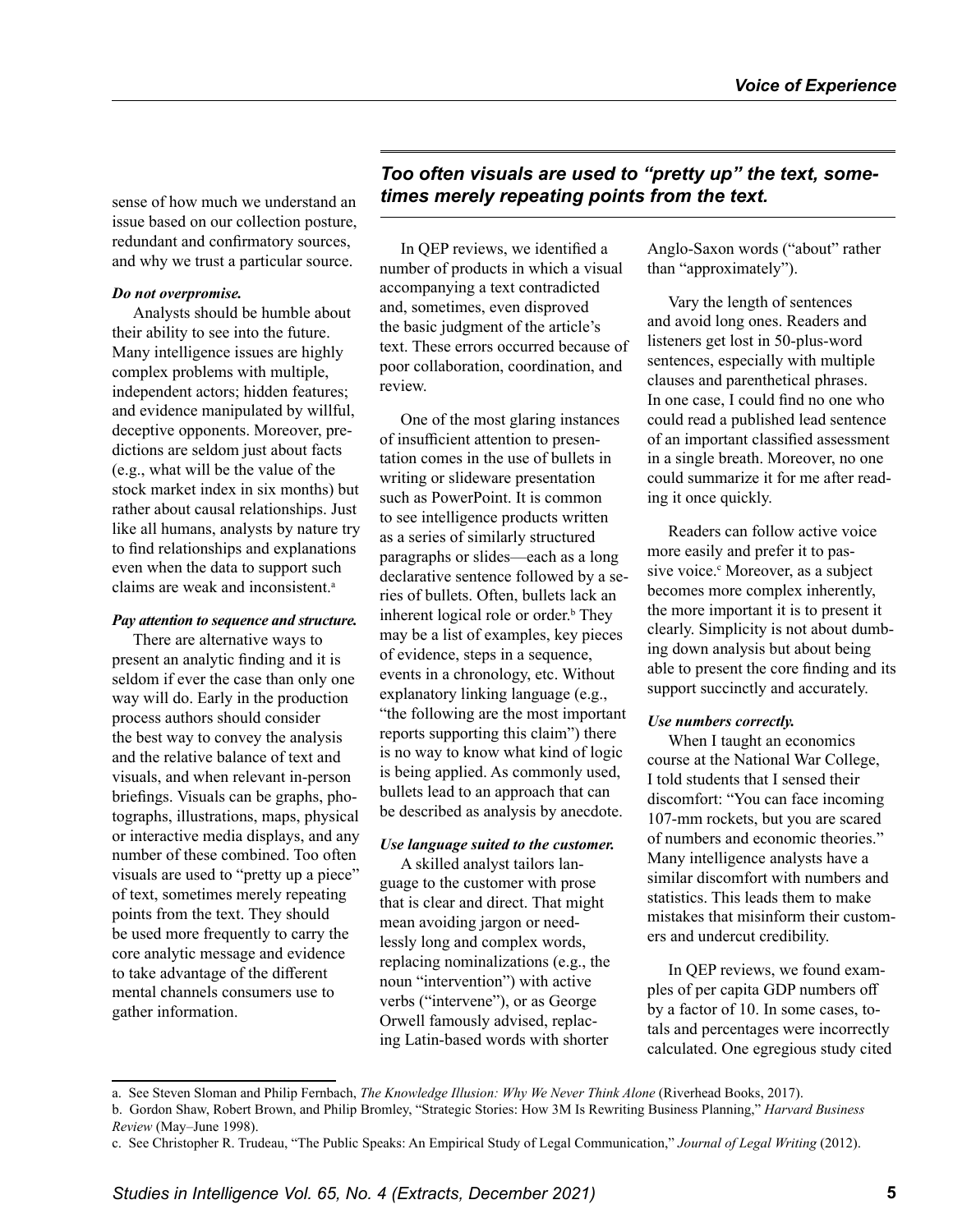# *Analysts need to write or speak directly to their audiences, not down or up to them.*

factors that were likely to contribute to an undesired outcome without noting that the same factors appeared in instances of desired outcomes. Counting rules were changed without pointing out the change. Samples were used that were not random, large enough, or appropriately measured, without informing the reader.

#### *Be alert to the audience.*

Analysts must develop and practice their briefing skills, and just as in written products tailor them to their audience. Although the content of the intelligence finding is key, it must be delivered effectively. Word choice, intonation, pace, pauses, volume, gestures, facial expressions, and any number of other non-substantive aspects can ensure success or doom it. That said, sometimes the most important skill in a briefing is listening. Analysts must balance their own presentation with a keen interest in their audience's reactions.

Analysts should know their material so well that they can deliver a planned 20-minute presentation in one minute (what is often dubbed the elevator speech), or elaborate to fill an hour if the customer wants it. Each of those, regardless of length, should cover the same general contours. Analysts are taught that all presentations, written and in-person, should be fractal; that is, similar patterns should recur at progressively smaller scales.

#### *Present analysis as a professional.*

Analysts need to write or speak directly to their audiences, not down or up to them. This calls for a confident but conversational tone. Some analysts exhibit false modesty, condescension, or diffidence. Others fail to make their points because they are intimidated. All can lead to problems.

This sounds like an easy and obvious matter. It is not. Audiences can be intimidating, whether they intend to be or not. I recall a large meeting with a US defense secretary in which a principal offered a claim made by a foreign power, asking if it was true. The heads around the table nodded like a display of bobble-heads. But they knew better—the foreign power had lied to the secretary. The people attending the briefing, though senior themselves, could not bring themselves to tell this man that he was the victim of a lie and attempted manipulation.

### *Anticipate questions and objections.*

Too many presentations are crafted as one-sided briefs and fail to address reasonable questions and counter-arguments. Well-informed audiences often ask for elaboration or confront analysts with alternative viewpoints or evidence (or have staffers or other analysts alongside to challenge the main presentation). Intelligence customers often learn the most when they can ask questions that answer their particular needs or fill specific gaps in their understanding. Some briefers even structure their presentations as a series of questions and answers; this encourages the audience to prioritize the questions and add their own. This question-and-answer approach can be used effectively in written products as well.

As a junior analyst I was convinced that particular words mattered, and frequently argued with editors who, to my mind, changed the meaning of my work. Words do matter, but I neglected to pay enough attention to their reception. This is particularly telling in terms of probabilistic language, and is best illustrated by a story I heard at the National Academy of Sciences around 2005.

A group of 17 seismologists meeting in the San Francisco Bay area in the late 1980s were asked to write down whether they agreed with the following statement: "A moderate-to-large earthquake likely will hit the San Francisco area in the near term." All 17 of the participants answered yes. The participants then were asked to write down answers to the following questions: What do they mean by moderate-to-large? What do they mean by likely? What do they mean by San Francisco area? What do they mean by near term?

Answers that related to moderate-to-large varied by a factor of 500; some respondents assumed this range excluded very large earthquakes. The percentages they offered for probability varied from 5 to 90 percent. The San Francisco Bay Area differed from the city boundaries to the entire bay area. And the near term meant anything from months to 10,000 years (still near term in geologic terms).

Obviously, their agreement on the initial statement did not mean consistency among the participants' individual views. Analysts who think they are being clear when they use terms such as probably, unlikely, or remote have in their own minds a sense of what they mean. But there is no reason to assume that briefing